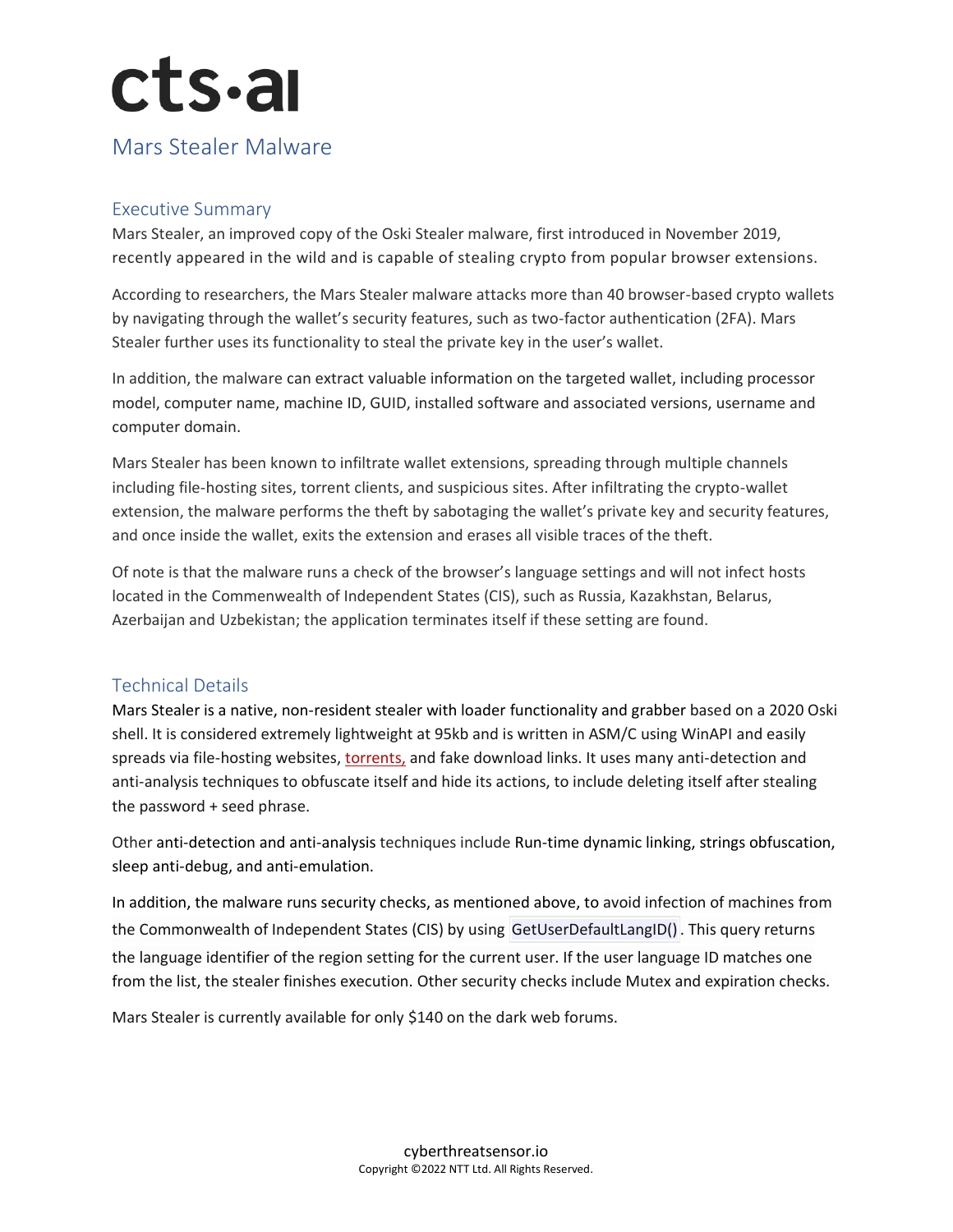### cts.ai

#### Threat Actors

At this time, NTT has not yet attributed this campaign to a specific named threat actor group. As NTT continues to investigate this campaign and discovers more details, we will update this research with further relevant details. At such a time, NTT may attempt to link this campaign to specific actors if we discover enough relevant details to make an informed attribution decision.

#### Target

This malware targets 2FA and crypto extensions, but only in Chromium-based browsers (opera is an exception).

The Mars Stealer malware can only identify crypto wallet credentials from Chrome-based browsers extensions such as:

- MetaMask
- Binance Chain Wallet
- Coinbase wallet
- Coin98 Wallet
- Tron Link
- Nifty wallet

Mars Stealer supports the following browsers and extensions:

• Internet Explorer, Microsoft Edge (Chromium Version), Kometa, Amigo, Torch, Orbitium, Comodo Dragon, Nichrome, Maxxthon5, Maxxthon6, Sputnik Browser, Epic Privacy Browser, Vivaldi, CocCoc, Uran Browser, QIP Surf, Cent Browser, Elements Browser, TorBro Browser, CryptoTab Browser, Brave, Opera Stable, Opera GX, Opera Neon, Firefox, SlimBrowser, PaleMoon, Waterfox, CyberFox, BlackHawk, IceCat, K-Meleon, Thunderbird.

#### Crypto extensions:

• TronLink, MetaMask, Binance Chain Wallet, Yoroi, Nifty Wallet, Math Wallet, Coinbase Wallet, Guarda, EQUAL Wallet, Jaox Liberty, BitAppWllet, iWallet, Wombat, MEW CX, Guild Wallet, Saturn Wallet, Ronin Wallet, Neoline, Clover Wallet, Liquality Wallet, Terra Station, Keplr, Sollet, Auro Wallet, Polymesh Wallet, ICONex, Nabox Wallet, KHC, Temple, TezBox Cyano Wallet, Byone, OneKey, Leaf Wallet, DAppPlay, BitClip, Steem Keychain, Nash Extension, Hycon Lite Client, ZilPay, Coin98 Wallet.

Mars Stealer is able to exploit the following:

2FA plugins:

• Authenticator, Authy, EOS Authenticator, GAuth Authenticator, Trezor Password Manager.

#### Crypto wallets:

• Bitcoin Core and all derivatives (Dogecoin, Zcash, DashCore, LiteCoin, etc), Ethereum, Electrum, Electrum LTC, Exodus, Electron Cash, MultiDoge, JAXX, Atomic, Binance, Coinomi.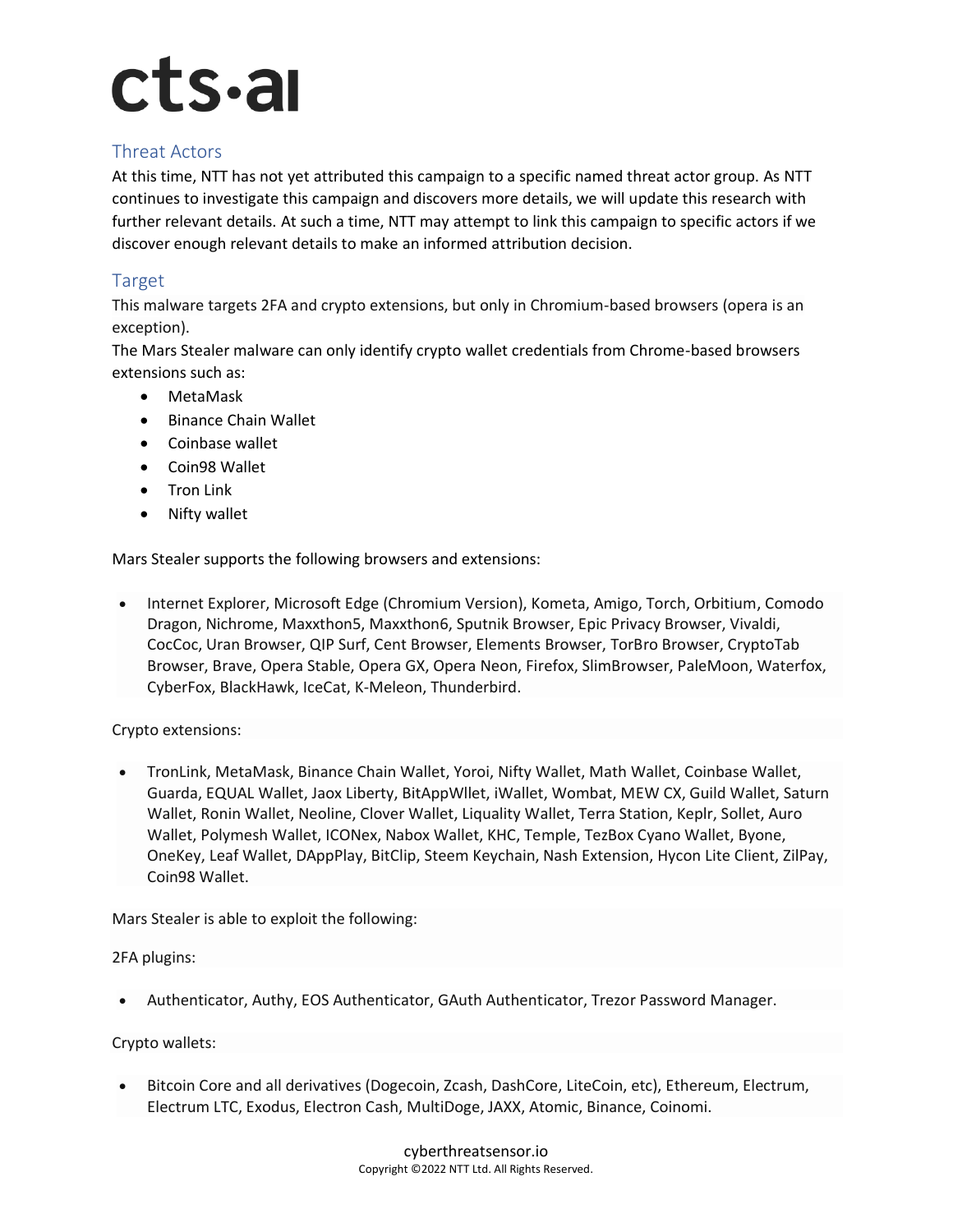## cts.al

#### Campaign and Event Timeline



#### Mitigation and Remediation

NTT helps customers detect, prevent and remediate Mars Stealer malware infections via our Threat Detection services.

NTT provides automated indicator sharing to enhance enhance visibility and accelerate threat to support our MSS customers. Customers' using CTS-AI technology will have already received threat indicators to support threat detection.

We also recommend using MITRE ATT&CK Mitigations which can be used to reduce the risk of compromise by Mars Stealer malware. NTT recommends applying the following defense mitigations:

| <b>MITIGATION ID</b> | <b>MITRE ATT&amp;CK MITIGATION NAME</b> |
|----------------------|-----------------------------------------|
| M1016                | <b>Vulnerability Scanning</b>           |
| M1030                | <b>Network Segmentation</b>             |
| M1031                | <b>Network Intrusion Prevention</b>     |
| M1037                | Filter Network Traffic                  |
| M1040                | <b>Behavior Prevention on Endpoint</b>  |
| M1047                | Audit                                   |
| M1049                | Antivirus/Antimalware                   |

#### Technical Indicators

**SHA-256 Hash** 7da3029263bfbb0699119a715ce22a3941cf8100428fd43c9e1e46bf436ca687